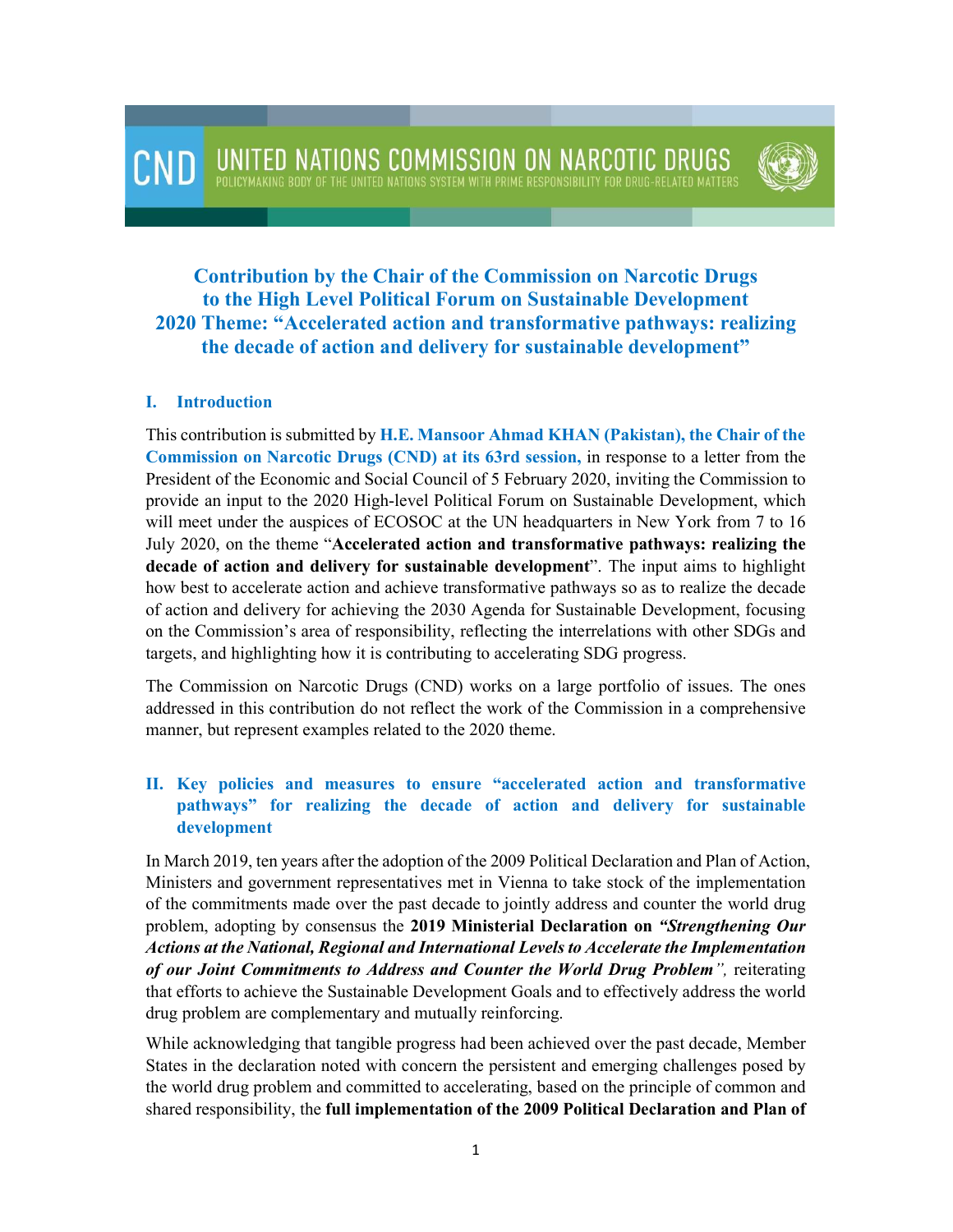**Action, the 2014 Joint Ministerial Statement and the 2016 UNGASS outcome document**. With the 2019 Ministerial Declaration, Member States committed to focus beyond 2019 on accelerating the practical implementation of the policy commitments made over the past decade, and to ensure that no one affected by the world drug problem was left behind, through increased cooperation at all levels; the implementation of balanced, integrated, comprehensive, multidisciplinary and scientific evidence-based responses to the world drug problem; and through the provision of technical assistance and capacity-building. Member Sates resolved to review in the Commission in 2029 the progress in the implementation of all international drug policy commitments, with a mid-term review in 2024<sup>1</sup>.

In implementing the commitments made in the 2019 Ministerial Declaration, "accelerated action" – making a real difference on the ground – is at the core of the Commission's agenda for 2020 and beyond, thereby contributing to the realization of the decade of action and delivery for achieving the 2030 Agenda for Sustainable Development.

The Commission, supported by the CND Secretariat, has been working to support Member States with the implementation of the commitments in line with the 2019 Ministerial Declaration.

#### *Thematic discussions*

.

A core part of the Commission's efforts to enhance practical implementation are *thematic discussions* focused on the exchange of good practices, challenges and lessons learned in the implementation of all international drug policy commitments. The annual thematic sessions were initiated after the adoption of the 2016 UNGASS outcome document, as a forum for exchange of expertise and experience among all interested stakeholders, including Member States, United Nations entities, intergovernmental and international organizations, and civil society.

Since the first round of CND thematic discussions in autumn 2016, around 400 Member States' interventions were made, and around 130 representatives of civil society addressed the Commission. In over 130 contributions, experts from various UN, international and regional partners, including UNODC, UN-Women, WHO, UNAIDS, UNDP, OHCHR, the Universal Postal Union (UPU), INCB, Interpol, Europol, the European Monitoring Centre for Drugs and Drug Addiction (EMCDDA), Council of Europe, OSCE, the European Union, and the Organization of American States (OAS), contributed to the Commission's discussions.

In order to facilitate the participation of stakeholders outside Vienna, the Commission has and will continue to enable remote participation, through the webcasting of its international meetings and thematic discussions, and the displaying of pre -recorded video-messages from interested stakeholders around the world, with a view to ensuring that also those that cannot participate in person are in a position to follow the deliberations and contribute to the work of the Commission.

#### *Regional practitioners' meetings – the CND subsidiary bodies*

With the adoption of the 2019 Ministerial Declaration, Member States also reiterated their commitment to strengthen bilateral, regional and international cooperation and promote information sharing, in particular among judicial and law enforcement authorities, with a view

<sup>&</sup>lt;sup>1</sup> See Ministerial Declaration on Strengthening Our Actions at the National, Regional and International Levels to Accelerate the Implementation of Our Joint Commitments to Address and Counter the World Drug Problem, in the section entitled "Way forward".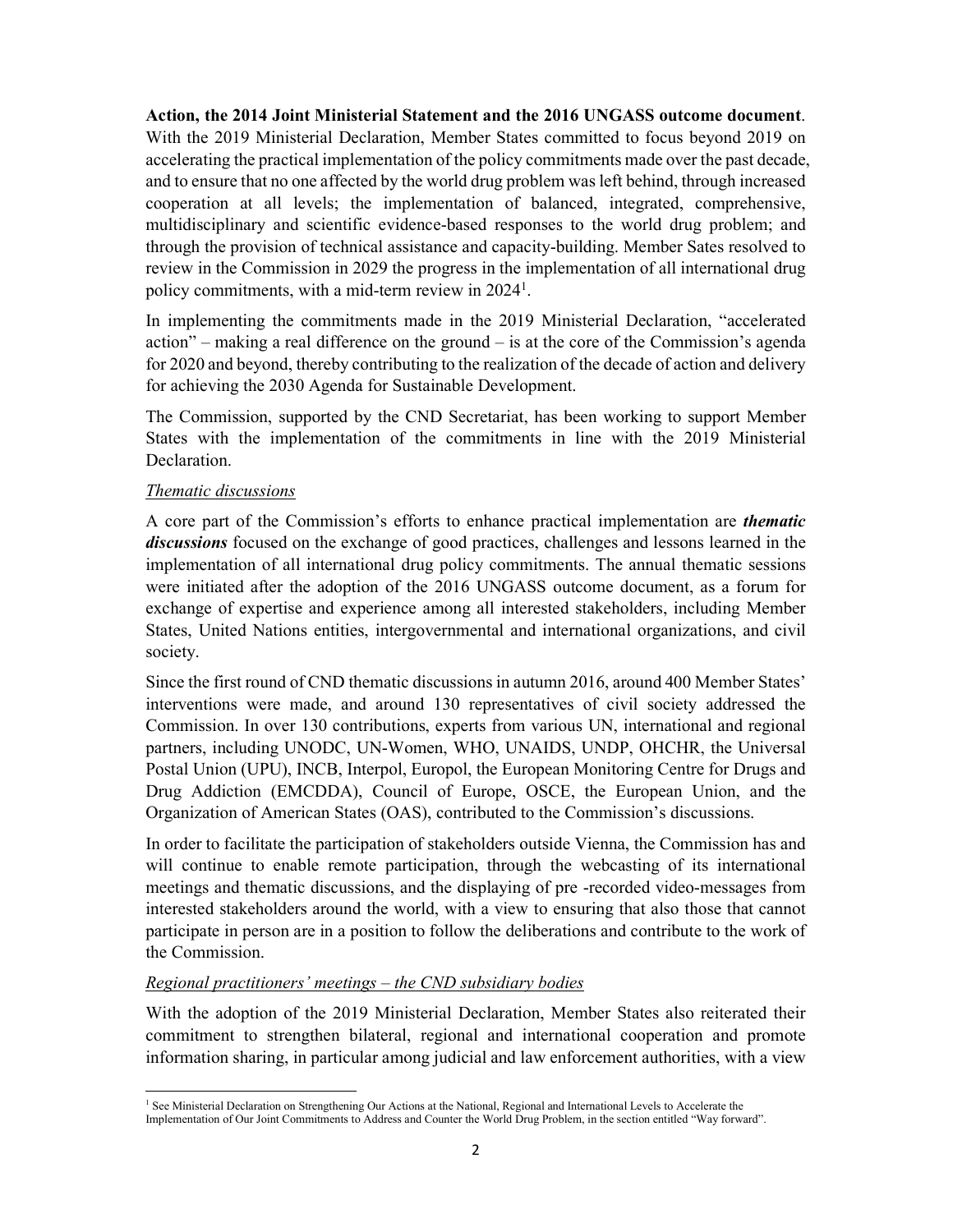to enhancing practical implementation. The Commission's subsidiary bodies, the Meetings of the Heads of National Drug Law Enforcement Agencies (HONLEA) in Europe, Latin America and the Caribbean, Asia and the Pacific and Africa, as well as the Subcommission for the Near and Middle East, are key to ensuring the effective implementation of international drug policy at the national and regional levels. Practitioners discuss at these meetings the implementation and follow-up to the Commission's policy documents from a regional perspective and adopt practical recommendations<sup>2</sup> for the consideration by the Commission.<sup>3</sup>

#### *Information sharing*

Information sharing is key to delivering better, more efficient responses, to facilitating decision-making and to fostering innovation. Using the wealth of information shared by the various stakeholders during the CND's regular sessions and intersessional meetings, in particular during the above-mentioned thematic discussions, tools and platforms have been created to collect and share the good practices and contributions.

In addition to the Commission's regular website cnd.unodc.org, the Secretariat has created dedicated websites for the follow-up to the 2016 UNGASS, as well as, following the adoption of the 2019 Ministerial Declaration in March 2019, a website focused on the implementation of all international drug policy commitments. These websites<sup>4</sup> provide detailed information on the preparatory processes and respective follow-up action taken by the Commission. Statements and presentations delivered during the thematic sessions and intersessional meetings of the Commission are also shared on these websites. The Commission's good practice portal<sup>5</sup> is another platform for Member States to share good practices in the practical implementation of international drug policies.

The Commission further uses social media to reach out to interested stakeholders, thereby providing up-to date information on meetings, documentation, links to webcasts and contributions posted on the Commissions websites (Twitter:  $\omega$ CND tweets; @UNGASS2016).

#### *Supporting national implementation*

As mentioned above, in the 2019 Ministerial Declaration, Member States committed to addressing persistent and emerging challenges posed by the world drug problem through accelerating the implementation of the joint commitments; ensuring balanced, integrated, comprehensive, multidisciplinary and scientific evidence-based responses at all levels.

The United Nations Office on Drugs and Crime (UNODC) supports Member States in delivering on the commitment of practical implementation addressing the various areas of the world drug problem, including in the implementation of drug use prevention strategies and the provision of treatment, health care, social protection and rehabilitation services as well as access to controlled drugs for medical purposes, whilst preventing diversion and abuse. UNODC also supports Member States in the implementation of effective supply reduction measures, including effective law enforcement; responses to drug-related crime; countering

<sup>&</sup>lt;sup>2</sup> The recommendations of the subsidiary bodies of the Commission are consolidated in a report by the Secretariat made available to the Commission for its consideration. (For further information see: E/CN.7/2020/9 Report of the Secretariat on action by the subsidiary bodies of the Commission on Narcotic Drugs

<sup>&</sup>lt;sup>3</sup> Further information on the work of the subsidiary bodies of the Commission:

https://www.unodc.org/unodc/en/commissions/CND/Subsidiary\_Bodies/Subsidiary-Bodies\_Index.html

<sup>&</sup>lt;sup>4</sup> https://www.unodc.org/hlr/index.html; www.ungass2016.org,

<sup>5</sup> www.postungass2016.org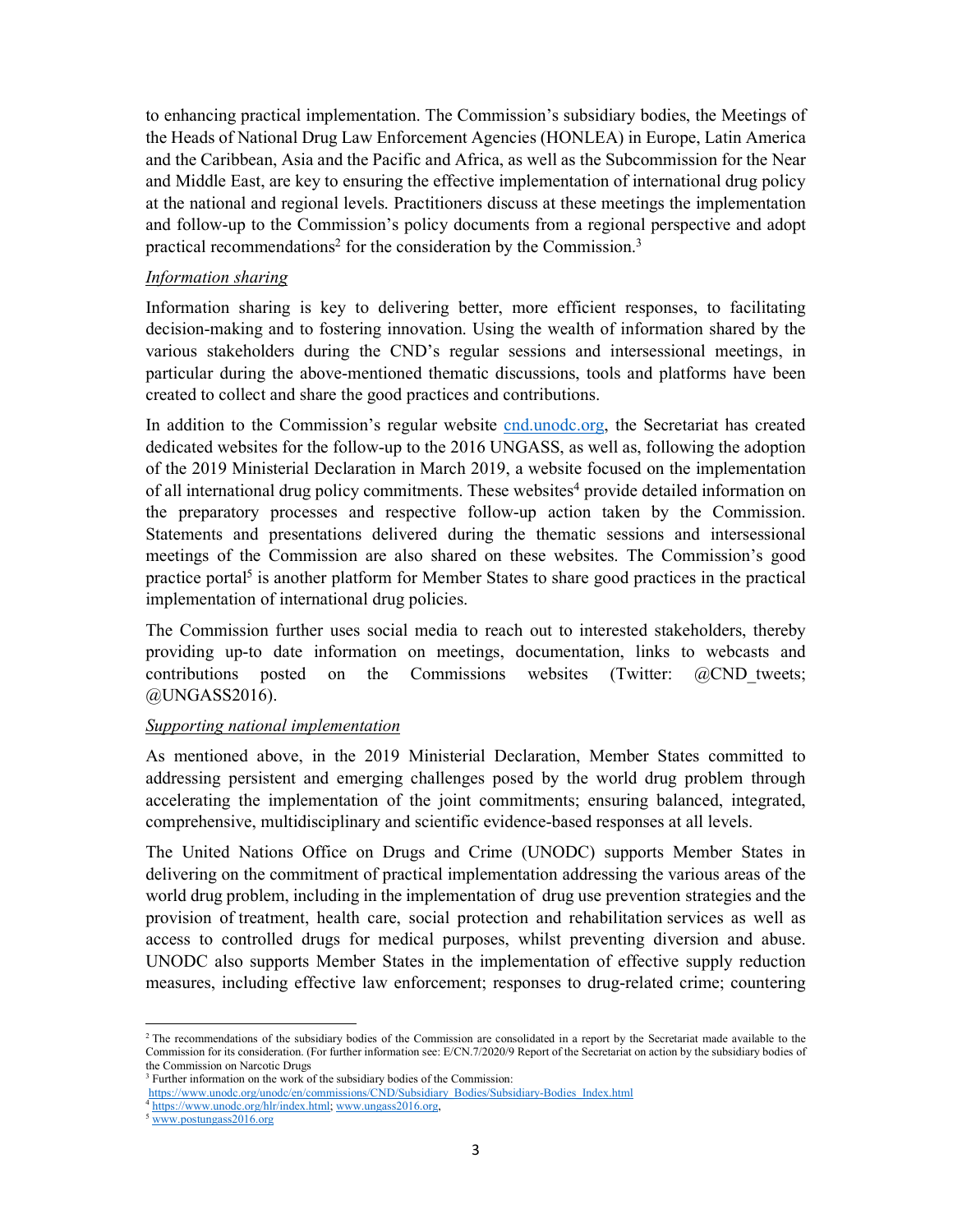money-laundering, and promoting judicial cooperation; addressing evolving realities, trends and existing circumstances, emerging and persistent challenges and threats. In addition, the Office supports Member States in addressing cross-cutting issues, including human rights, as well as socioeconomic issues through regional, interregional and international cooperation on development-oriented and balanced drug-control policy.

To foster the implementation at the national level, Member States also committed to strengthening cooperation and coordination among national authorities, particularly in the health, education, social, justice and law enforcement sectors, and between governmental agencies and other relevant stakeholders. In support, the Secretariat to the Commission offers national implementation workshops for representatives of government institutions involved in drug-related matters, to foster domestic coordination among various governmental institutions. The first national implementation workshops were offered by the Secretariat after the adoption of the 2016 UNGASS outcome document, and using this methodology and format, national implementation workshops covering the implementation of all international drug policy commitments, following up to the 2019 Ministerial Declaration, are offered by the CND Secretariat.

## **III. Critical gaps in implementing the 2030 Agenda within the area of responsibility of the intergovernmental body, and priority measures to accelerate action, and ensure transformative pathways to realize the decade of action for achieving the 2030 Agenda**

In the Political declaration of the High-level Political Forum on Sustainable Development convened under the auspices of the General Assembly, *"Gearing up for a decade of action and delivery for sustainable development: political declaration of the Sustainable Development*  Goals Summit"<sup>6</sup>, Member States reiterated their determination to effectivley implement the 2030 Agenda, including its goals and targets, ensuring that no one is left behind, and called for accelerated action at all levels and with all relevant stakeholders, highlighting a number of key commitments, including the inputs from the 2019 Global Sustainable Development Report.

The work of the Commission on Narcotic Drugs relates to a number of the commitments made in the Political Declaration of the General Assembly:

#### *Leaving no one behind*

In the 2019 Ministerial Declaration, Member States committed to ensuring that no one affected by the world drug problem is left behind, through enhancing efforts to bridge the gaps in addressing the persistent and emerging trends and challenges and through the implementation of balanced, integrated, comprehensive, multidisciplinary and scientific evidence-based responses to the world drug problem, placing the safety, health and well-being of all members of society, in particular our youth and children, at the centre of international efforts.<sup>7</sup>

In 2009, at the time of the adoption of the Political Declaration and Plan of Action on International Cooperation towards an Integrated and Balanced Strategy to Counter the World Drug Problem, Member States noted, inter alia, that vulnerabilities undermining human

.

<sup>6</sup> See General Assembly resolution A/RES/74/4;

<sup>7</sup> See Ministerial Declaration on Strengthening Our Actions at the National, Regional and International Levels to Accelerate the

Implementation of Our Joint Commitments to Address and Counter the World Drug Problem, in the section entitled "Way forward".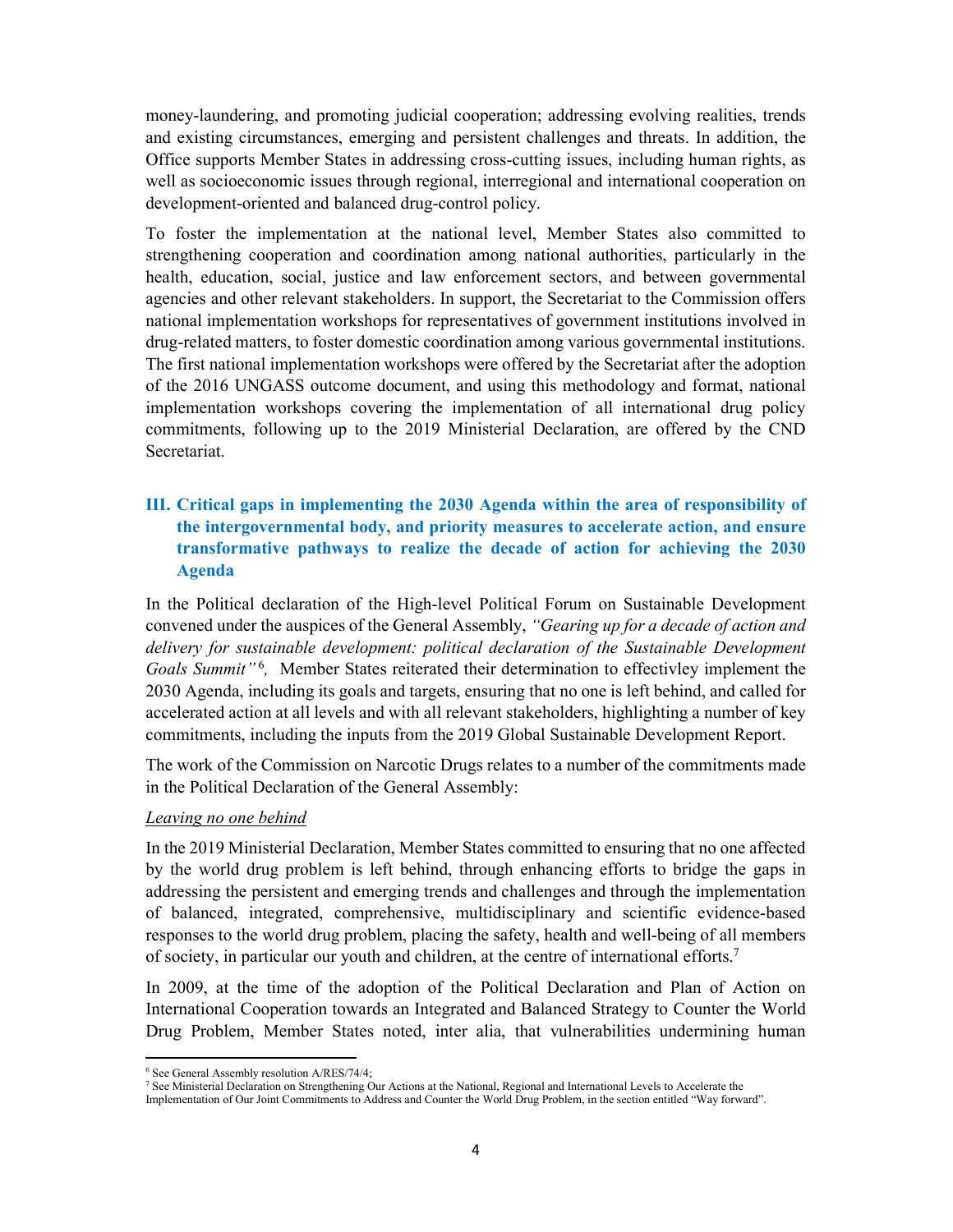development, such as poverty, and social marginalization, should also be considered by States in their interventions<sup>8</sup>. The 2014 Joint Ministerial Statement reiterated the importance of taking into account the specific challenges faced by vulnerable groups<sup>9</sup>, and the 2016 UNGASS outcome document called for strengthening the development perspective within the framework of comprehensive, integrated and balanced national drug policies and programmes, in order to address the causes and related consequences of illicit crop cultivation, manufacture, production of and trafficking in drugs, including through, inter alia, addressing risk-factors affecting individuals, communities and society which may include a lack of services, infrastructure needs, drug-related violence, exclusion, marginalization, gender inequality and social disintegration<sup>10</sup>.

With the principle of "ensuring that no one affected by the world drug problem is left behind" as a prerequisite to effectively addressing the world drug problem as well as to achieving sustainable development, the Commission has at numerous occasions emphasized the importance of taking into account the specific needs of vulnerable members of society, including children, adolescents, vulnerable youth, women, including pregnant women, people with medical and psychiatric co-morbidities, ethnic minorities and socially marginalized individuals, including through addressing the most pressing drug-related socioeconomic factors, including unemployment and social marginalization, which make people vulnerable to exploitation by criminal organizations involved in drug-related crime.<sup>11</sup>

The importance of aaddressing specific needs of women and girls in the context of comprehensive and integrated programmes and strategies, for example, has been highlighted in a number of CND resolutions and policy documents. In "ensuring that no one is left behind", the Commission's work also involves addressing stigmatization and discrimination of people living with or affected by HIV, including people who use drugs, in particular people who inject drugs. At its sixty-second session, the Commission adopted resolution 62/6, entitled *"Promoting measures to prevent transmission of HIV attributable to drug use among women and for women who are exposed to risk factors associated with drug use, including by improving access to post-exposure prophylaxis"*, urging Member States to strengthen their efforts and take measures to promote healthy lives and well-being for all and achieve gender equality, by contributing to ending the AIDS epidemic and eliminating viral hepatitis B and C, eliminating all forms of violence against women and girls, and strengthening the prevention and treatment of substance abuse, in line with the 2030 Agenda for Sustainable Development 14 in particular its Goals 3 and 5. In CND resolution 62/7, entitled *"Promoting measures to prevent and treat viral hepatitis C attributable to drug use"*, Member States were encouraged to integrate prevention, diagnosis and treatment of viral hepatitis, in particular associated with drug use, into universal health coverage efforts, according to national context and priorities.

The Commission also works to implement comprehensive and balanced development-oriented drug control programmes and viable economic alternatives in particular alternative development, based on identified needs and national priorities, for areas and populations affected by or vulnerable to the illicit cultivation of drug crops, with a view to its prevention, reduction and elimination. At its sixty-second session, the Commission adopted resolution 62/3, entitled "*Promoting alternative development as a development oriented drug control strategy"* calling on Member States to intensify efforts in the context of long-term and

<sup>&</sup>lt;sup>8</sup> See Official Records of the Economic and Social Council, 2009, Supplement No. 8 (E/2009/28), Political Declaration;

<sup>&</sup>lt;sup>9</sup> See Official Records of the Economic and Social Council, 2014, Supplement No. 8 (E/2014/28).

<sup>&</sup>lt;sup>10</sup> See General Assembly resolution S-30/1, Annex, chapter 5.

<sup>&</sup>lt;sup>11</sup> See General Assembly resolution S-30/1, Annex, chapter 5.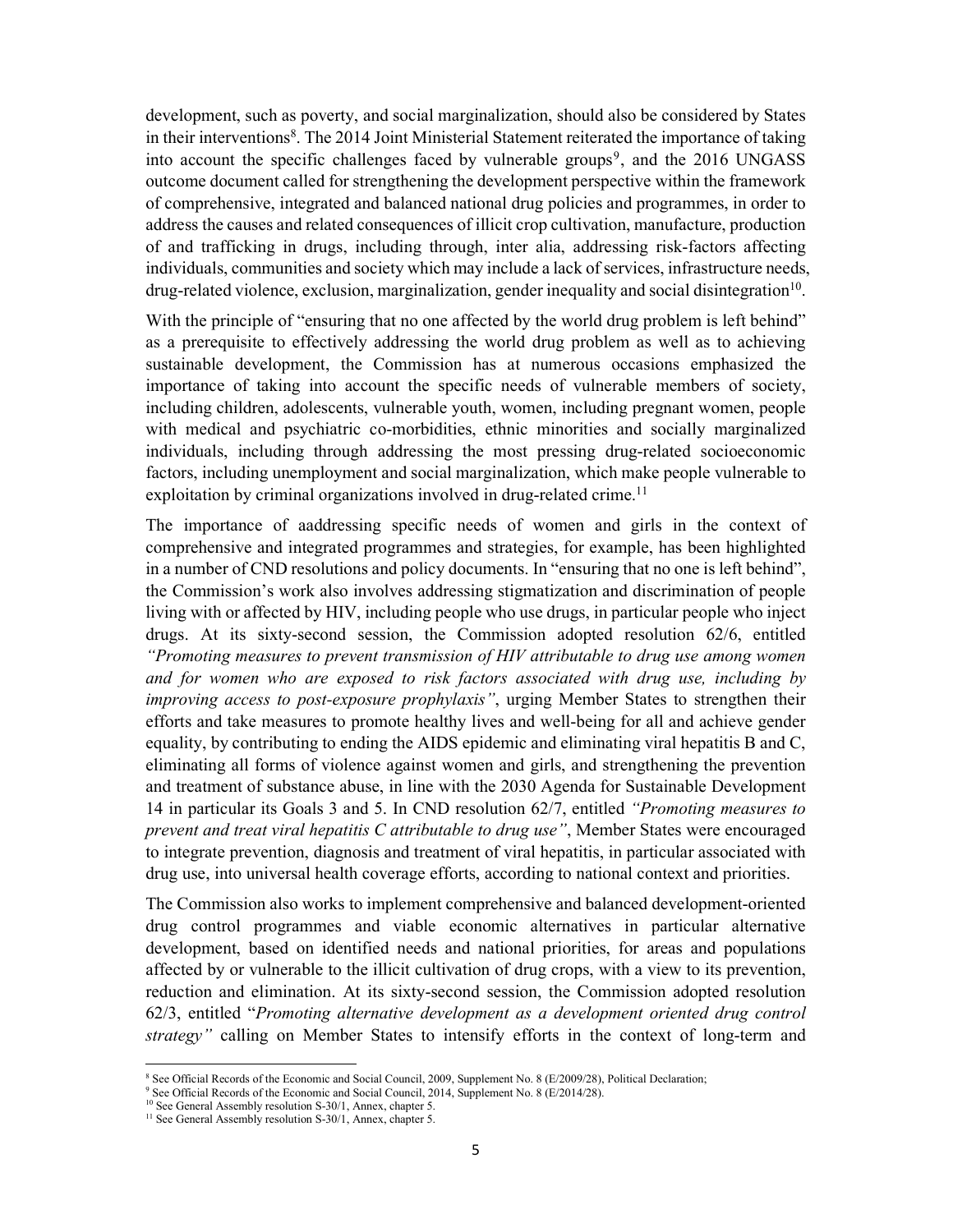sustainable development programmes to address the most pressing drug-related socioeconomic issues, including unemployment and social marginalization, conducive to subsequent exploitation by criminal organizations involved in drug-related crime.

In "ensuring that no one is left behind", the Commission also addresses the importance of ensuring the availability and accessibility of controlled substances for medical and scientific purposes, while preventing their diversion and abuse. In the 2016 UNGASS outcome document, Member States noted with concern that the availability of internationally controlled drugs for medical and scientific purposes, including for the relief of pain and suffering, remained low to non-existent in many countries of the world<sup>12</sup>. At its sixty-second session, the Commission in its resolution 62/5, entitled "*Enhancing the capacity of Member States to adequately estimate and assess the need for internationally controlled substances for medical and scientific purposes"*, underscored the importance of assisting Member States in adequately estimating and assessing their needs and reporting their requirements for internationally controlled substances for medical and scientific purposes.

#### *Mobilizing adequate and well-directed financing.*

The importance of mobilizing adequate resources to implement the commitments made by the international community has been highlighted in the Commissions policy documents. In the 2009 Political Declaration, Member States call for increased technical and financial assistance to Member States, in particular those most directly affected by the world drug problem, in order to ensure that they have the capacity to prevent and respond to that threat in all its forms and manifestations, highlighting the importance of the full assistance of the international financial institutions and other relevant agencies in the effective implementation of policy commitments<sup>13</sup>.

In the 2016 UNGASS outcome document, Member States committed to strengthen specialized, targeted, effective and sustainable technical assistance, including, where appropriate, adequate financial assistance, to requesting countries, including transit countries, through and in cooperation with the United Nations Office on Drugs and Crime, as well as the World Health Organization and other relevant United Nations entities and international and regional organizations, within their respective mandates, to assist Member States to effectively address the health, socioeconomic, human rights, justice and law enforcement aspects of the world drug problem<sup>14</sup>.

With the strong commitment to focus beyond 2019 on the practical implementation of the policy commitments made over the past decade, Member States committed in the 2019 Ministerial Declaration to continuing to mobilize resources, including for the provision of technical assistance and capacity-building at all levels, to ensure that all Member States can effectively address and counter emerging and persistent drug-related challenges.<sup>15</sup>

#### *Strengthening institutions for more integrated solutions*

Goal 16 is pivotal, as it recognizes that, for development to be inclusive and sustainable, it will require peace, stability, and good governance based on the rule of law. In General Assembly

<sup>&</sup>lt;sup>12</sup> See General Assembly resolution S-30/1, Preamble.

<sup>&</sup>lt;sup>13</sup> See Official Records of the Economic and Social Council, 2009, Supplement No. 8 (E/2009/28), Political Declaration;

<sup>&</sup>lt;sup>14</sup> See General Assembly resolution S-30/1, Chapter 6.

<sup>&</sup>lt;sup>15</sup> See Ministerial Declaration on Strengthening Our Actions at the National, Regional and International Levels to Accelerate the

Implementation of Our Joint Commitments to Address and Counter the World Drug Problem, in the section entitled "Way forward".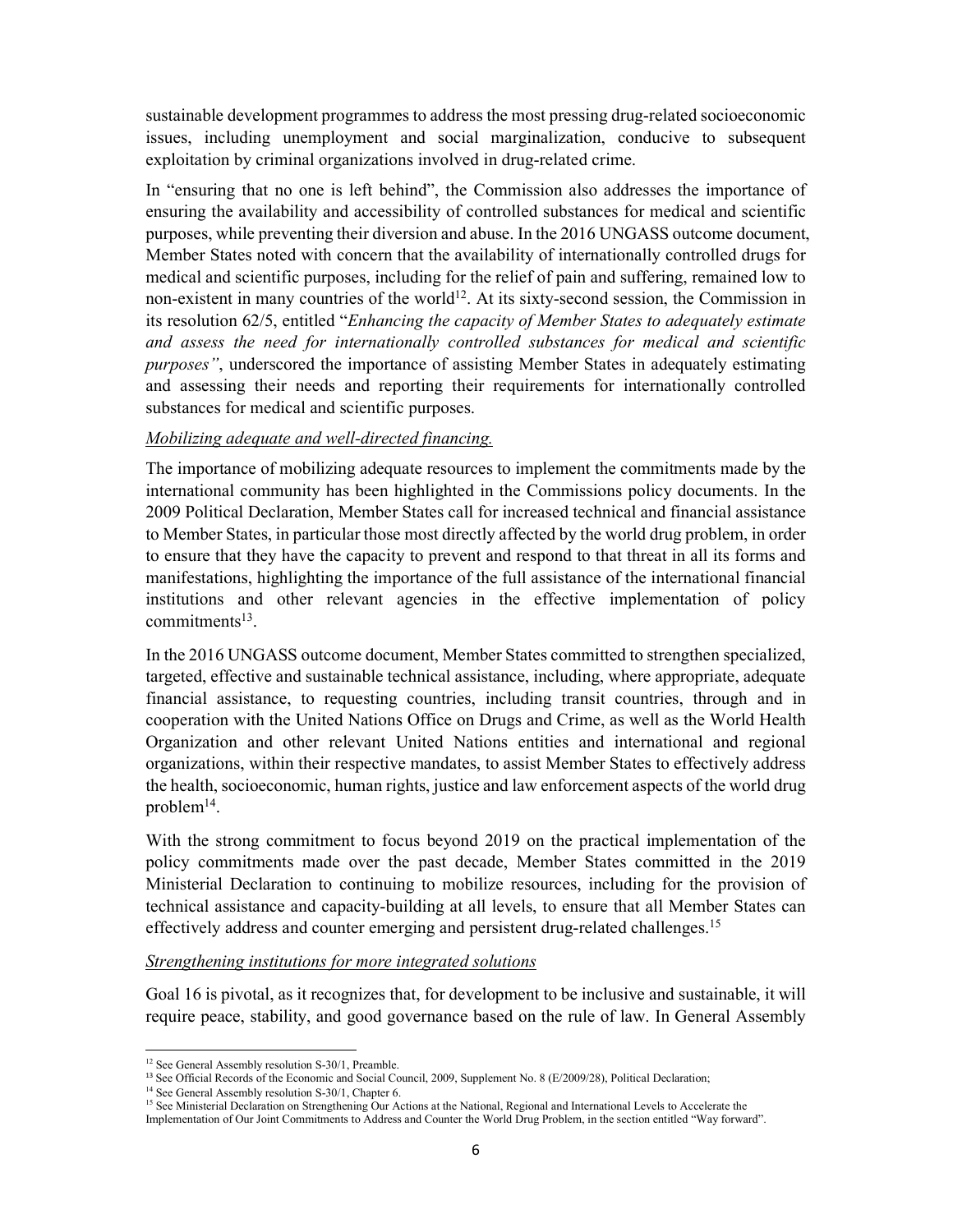resolution 70/1, Member States highlighted the importance of building peaceful, just and inclusive societies that provide equal access to justice and that are based on respect for human rights; on effective rule of law and good governance at all levels; and on transparent, effective and accountable institutions. In this regard, Member States identified violence, insecurity and injustice as factors giving rise to inequality, corruption, poor governance and illicit financial and arms flows. The targets associated with SDG 16 related to the rule of law and access to justice and reducing violence, organized crime and illicit financial flows, all have significant links with the world drug problem and with the response to it and are closely linked to efforts to build sustainable and resilient societies.

In the UNGASS outcome document, Member States stressed the need to address the links between drug trafficking, corruption and other forms of organized crime, including trafficking in persons, trafficking in firearms, cybercrime and money-laundering, and, in some cases, terrorism, including money-laundering in connection with the financing of terrorism, through promoting and supporting reliable data collection, research and intelligence-and analysissharing to ensure effective policymaking and interventions. They also recommended the adoption of rules and regulations to prevent transnational organized criminal networks involved in drug-related activities from trafficking and acquiring firearms.<sup>16</sup>

The CND confirmed in its resolution 60/9, entitled *"Enhancing the capacity of law*  enforcement, border control and other relevant agencies to counter illicit drug trafficking *through training",* its commitment to enhanced capacity building of law enforcement, border control and other relevant agencies, to counter illicit drug trafficking through training, with a view to strengthening the capacity to identify, disrupt and dismantle criminal groups operating transnationally that are involved in any activities related to the illicit production of and trafficking in narcotic drugs and psychotropic substances, the diversion of their precursors and other drug-related criminal activities.

#### *Enhancing national implementation and bolstering local action to accelerate implementation*

Empowering and supporting cities, local authorities and communities is vital for effective drug policy responses and the implementation of the international commitments on the ground touching upon all different aspects of the world drug problem.

The UNGASS 2016 outcome document, called for elaborating and implementing comprehensive and sustainable alternative development programmes, ensuring the empowerment, ownership and responsibility of affected local communities, including farmers and their cooperatives, by taking into account the vulnerabilities and specific needs of communities.<sup>17</sup> This was reiterated in the Commission's resolution 62/3, entitled *"Promoting alternative development as a development-oriented drug control strategy",* adopted at the sixty-second session, calling for addressing the different socioeconomic realities of communities and to consider human rights and gender dimensions, and encouraging Member States to promote partnerships and innovative cooperation initiatives with the private sector, civil society and international financial institutions to create conditions more conducive to productive investments targeted at job creation in areas and among communities affected by or

.

<sup>&</sup>lt;sup>16</sup> See General Assembly resolution S-30/1, Annex, chapter 5.

<sup>&</sup>lt;sup>17</sup> See General Assembly resolution S-30/1, Annex, chapter 7.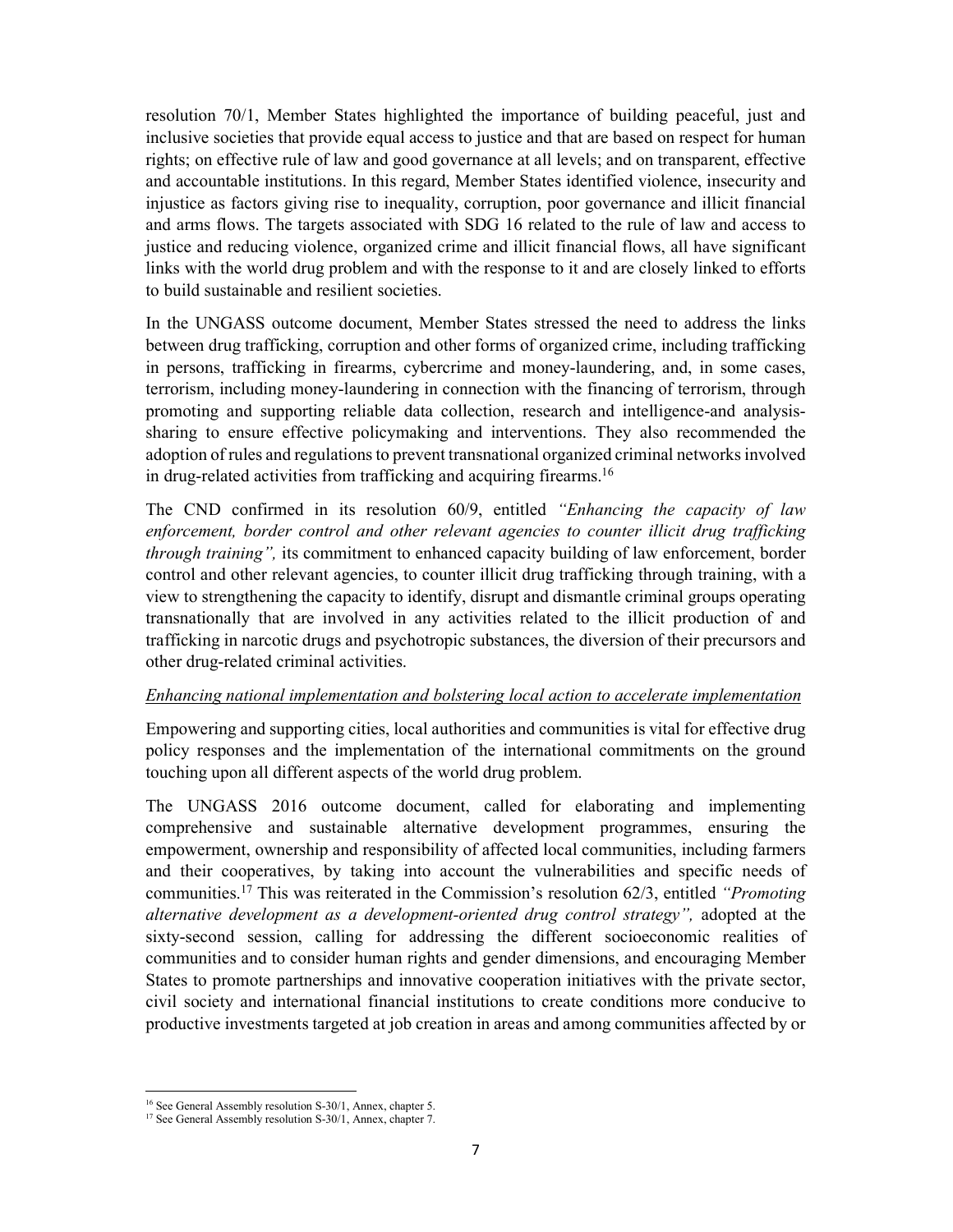at risk of illicit drug cultivation, production, manufacturing, trafficking and other illicit drugrelated activities.

CND Resolution 61/9, entitled *"Protecting children from the illicit drug challenge",* recalled that Member States committed in the 2030 Agenda to striving to provide children with a nurturing environment for the full realization of their rights and capabilities, including through safe schools and cohesive communities and families.

As highlighted in the previous section, a core part of the Commission's efforts to enhance practical implementation on the ground are the CND thematic discussions focused on the exchange of good practices, challenges and lessons learned in the implementation of all international drug policy commitments. In addition, UNODC supports the national and local implementation of policy commitments through awareness raising, technical assistance and capacity building.

## *Solving challenges through international cooperation and enhancing the global partnership*

Drug-related challenges are intertwined with all aspects of sustainable development, with all areas of the Sustainable Development Goals shaping the nature and dynamic of the world drug problem. In the 2019 Ministerial Declaration, Member States reiterated that effectively addressing and countering the world drug problem required concerted and sustained action at the national and international levels. <sup>18</sup> In its resolution 74/178, entitled *"International cooperation against the world drug problem"*, adopted by the General Assembly in December 2019, Member States reiterated that the world drug problem remained a common and shared responsibility that should be addressed in a multilateral setting through effective and increased international cooperation and demands an integrated, multidisciplinary, mutually reinforcing, balanced, scientific evidence-based and comprehensive approach.

The importance of international cooperation is also reflected in the Commission's policy documents, with a dedicated pillar on the international cooperation in the 2009 Political Declaration and a stand-along chapter in the 2016 UNGASS outcome document, underscoring the commitment to supporting efforts at all levels, to jointly address the key causes and consequences of the world drug problem, including those in the health, social, human rights, economic, justice, public security and law enforcement fields, in line with the principle of common and shared responsibility. These documents also recognize the value of comprehensive and balanced policy interventions, including those in the field of promotion of sustainable and viable livelihoods.

In line with Goal 17 of the 2030 Agenda on Sustainable Development, the CND is conducting its work, including its follow-up to the implementation of the policy documents, in an inclusive and comprehensive manner, inviting relevant United Nations entities and specialized agencies, regional organizations as well as relevant non-governmental organizations to its meetings and encouraging them to actively contribute to its work. The CND has, and will continue to, invite relevant UN entities and specialized agencies, regional organizations as well as a large group of non-governmental organizations to all its meetings and encourage them to actively contribute to its work.

.

<sup>&</sup>lt;sup>18</sup> See Ministerial Declaration on Strengthening Our Actions at the National, Regional and International Levels to Accelerate the Implementation of Our Joint Commitments to Address and Counter the World Drug Problem, Preamble.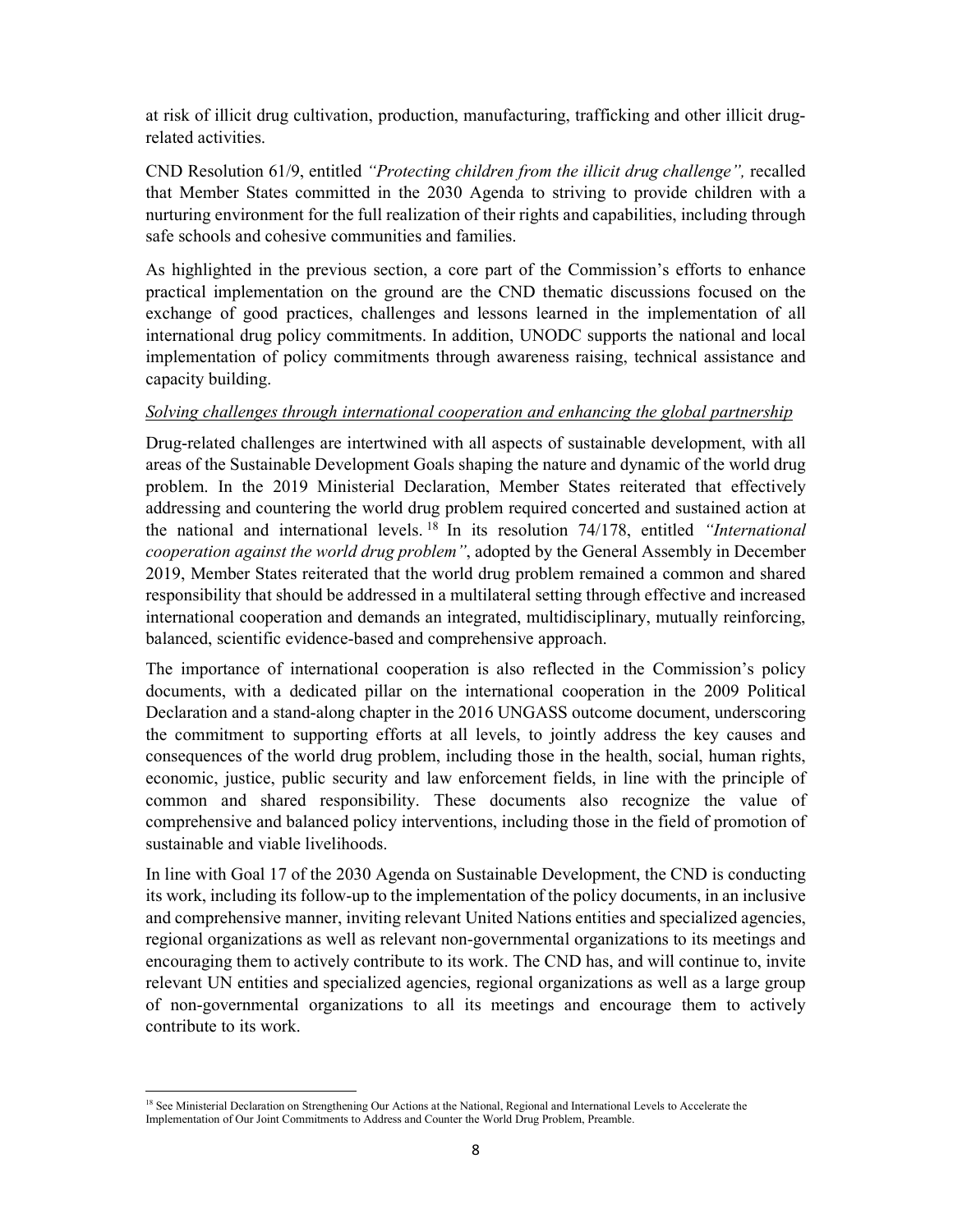A Youth Forum and a Scientific Forum are held at the margins of the main March meeting and representatives of those fora inform the CND about the outcome of their respective meetings, for the CND to use that input for its own deliberations. The Commission also promotes cooperation among the relevant UN entities, within their mandate, to ensuring coherent efforts to support Member States with the implementation international drug policy commitments. Cooperation also takes place among United Nations intergovernmental bodies, with the Commission actively seeking to strengthen horizontal cooperation with the other functional commissions of the Economic and Social Council.

### *Harnessing science, technology and innovation with a greater focus on digital transformation for sustainable development*

In the Commission's policy documents, Member States recognized the importance of a scientific evidence-based approach to the world drug problem. In the 2019 Ministerial Declaration, Member States underscored the commitment to a balanced, integrated, comprehensive, multidisciplinary and scientific evidence-based approach to the world drug problem, based on the principle of common and shared responsibility.<sup>19</sup> In the UNGASS 2016 outcome document Member States recognized that scientific community and academia, among others, played an important role in addressing and countering the world drug problem, and should be enabled to play a participatory role in the formulation, implementation, and the providing of relevant scientific evidence in support of, as appropriate, the evaluation of drug control policies and programmes.<sup>20</sup>

Science and technology also play a key role in understanding drug trends, in bringing evidence from the crime scene to the court room and addressing health concerns. In order to bring criminals to justice, police and prosecutors need evidence. Guilt or innocence can be proven through physical traces discovered and examined by forensic experts - like fingerprints, hair samples or DNA. Drugs also have their own signature. Their composition can reveal where they come from, what they are made up of, and their potency<sup>21</sup>. At its sixty-first session in 2018, the Commission adopted resolution 61/3 entitled *"Laboratory support for the implementation of the scheduling decisions of the Commission of Narcotic Drugs"*, by which it, amongst others, invited UNODC to continue to support the analytical work of laboratories and ensure high quality standards by providing reference material, identifying best practices, developing and updating relevant guidelines and research, and facilitating the exchange of laboratory information and data.

The importance of science in addressing the world drug problem was also highlighted by the Chair of the Commission on Science and Technology in his address to the Commission on Narcotic Drugs at its sixty-second session, underscoring that science and technological change were affecting ways that policy makers can address issues related to the prevention and rehabilitation, while creating new risks and challenges to addressing the trafficking in illicit drugs. It was highlighted, amongst others, that advances in neuroscience, for example, have upended conventional notions about addiction and provide new opportunities to create effective medications that can improve behavioral and social rehabilitation efforts.<sup>22</sup>

<sup>&</sup>lt;sup>19</sup> See Ministerial Declaration on Strengthening Our Actions at the National, Regional and International Levels to Accelerate the Implementation of Our Joint Commitments to Address and Counter the World Drug Problem, Preamble.

 $20$  See General Assembly resolution S-30/1, Annex, preambular part.

<sup>21</sup> https://www.unodc.org/unodc/en/scientists/laboratory.html

 $\frac{22}{2}$  Statement by the Chair of the Commission on Science and Technology on 22 March 2019, under agenda item on contributions by the Commission to the work of the Economic and Social Council, sixty-second session of the Commission on Narcotic Drugs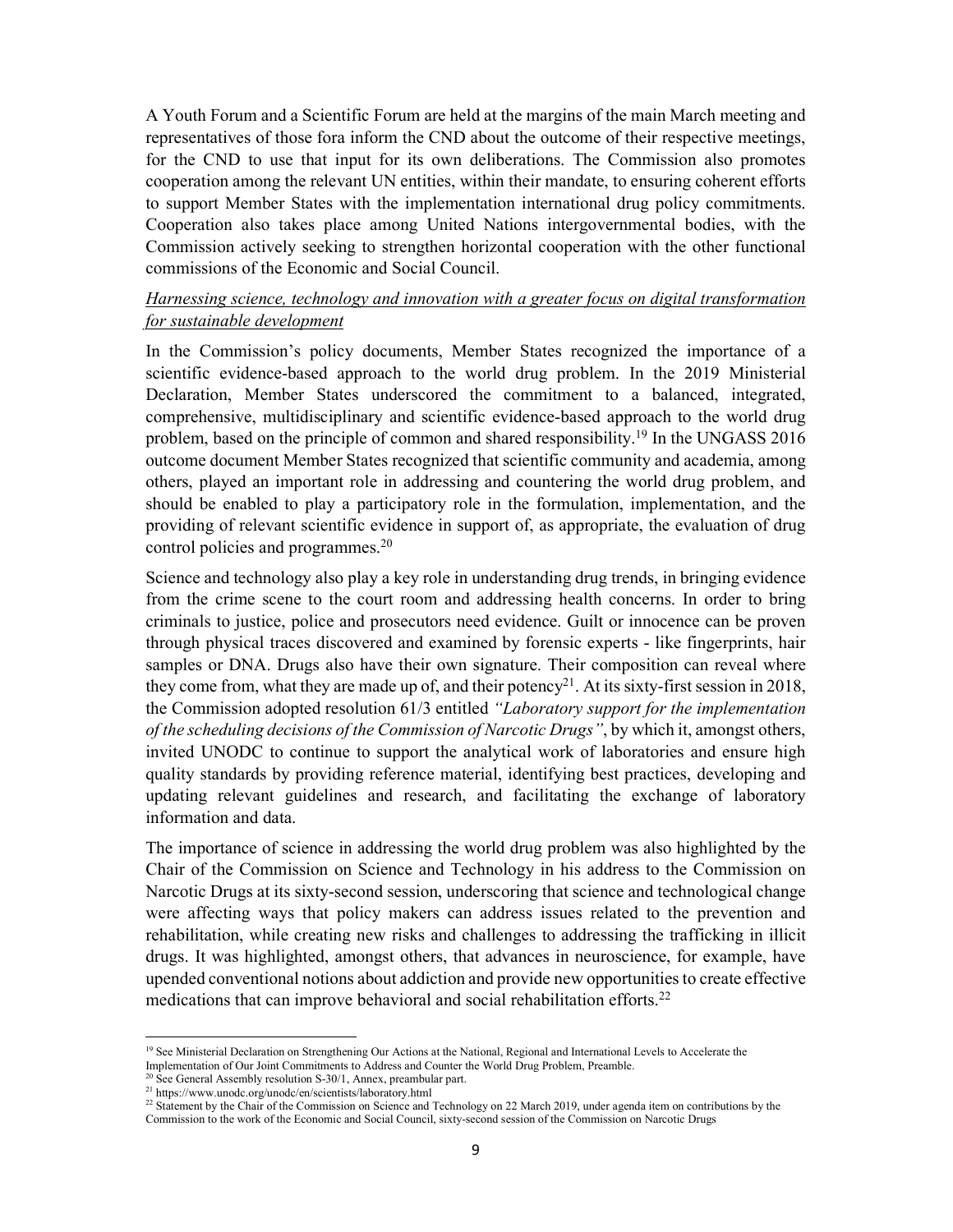#### *Investing in data and statistics for the Sustainable Development Goals*

An underlying challenge in effectively addressing the world drug problem is the lack of comprehensive, reliable data and statistics. The availability of high-quality data on drugs is key to understanding the drug situation at the national, regional and global levels and is a cornerstone of evidence-based policymaking and monitoring, including to further the implementation of the 2030 Agenda. The importance of global data collection is also reflected in the three international drug control conventions, $2<sup>3</sup>$  on the basis of which parties are required to annually submit drug-related data to the United Nations. The need to improve and coordinate data collection, analysis and research on the world drug problem has been emphasized in resolutions and documents of the General Assembly, the Economic and Social Council and the Commission on Narcotic Drugs.

The General Assembly, most recently in December 2019, invited Member States to "promote and improve the systematic collection of information and gathering of evidence as well as the sharing, at the national and international levels, of reliable and comparable data<sup> $24$ </sup>. In its resolution the General Assembly further encouraged the Commission to continue to provide input to the high-level political forum on sustainable development, including by providing relevant data, to contribute to the attainment of related Goals.

The three above mentioned policy documents each call for the promotion of data collection, research and the sharing of information.

In the 2009 Political Declaration and Plan of Action, Member States expressed concern about the lack of data, and the lack of systematic monitoring and evaluation by Governments, thereby highlighting the need for intensified international cooperation and support<sup>25</sup>. At the reconvened fifty-third session of the Commission, on year after the adoption of the 2009 Political Declaration and Plan of Action in December 2010, Member States adopted a revised Annual Report Questionnaire (ARQ) to enable the monitoring of and the biennial reporting to the Commission on the implementation of the 2009 Political Declaration and Plan of Action, as well as for the reporting to the Commission on the basis of the three international drug control conventions. The first reports resulting from this revised ARQ were considered by the Commission on Narcotic Drugs at its fifty-fifth session in 2012.

The 2016 UNGASS outcome document promotes the value of reliable, comparable, objective and quality statistics across all drug domains.<sup>26</sup> Member States reaffirmed that targeted interventions that are based on the collection and analysis of data, including age- and genderrelated data, can be particularly effective in meeting the specific needs of drug-affected

<u>.</u>

<sup>&</sup>lt;sup>23</sup> The Single Convention on Narcotic Drugs of 1961 as amended by the 1972 Protocol, the Convention on Psychotropic Substances of 1971 and the United Nations Convention against Illicit Traffic in Narcotic Drugs and Psychotropic Substances of 1988. 24 See General Assembly resolution 74/178

<sup>&</sup>lt;sup>25</sup> See Official Records of the Economic and Social Council, 2009, Supplement No. 8 (E/2009/28), Political Declaration;

<sup>&</sup>lt;sup>26</sup> See General Assembly resolution S-30/1, Annex, chapters 1, 2, 3, 5.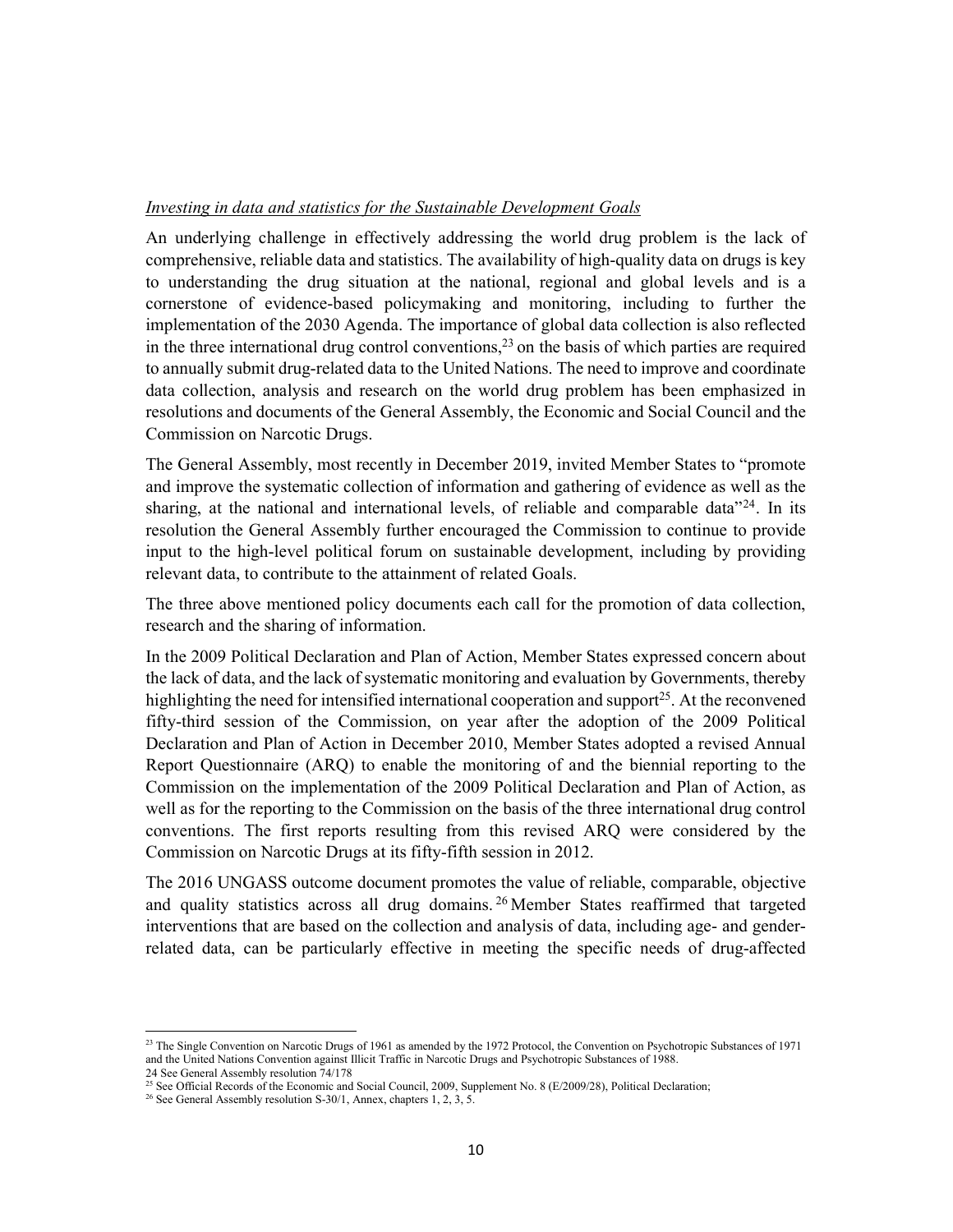populations and communities<sup>27</sup> and they committed to enhance the quality and consistency of reported data.<sup>28</sup>

In its resolution 60/1 of March 2017, the Commission invited the UNODC, in close cooperation with Member States, to reflect on possibilities to strengthen and streamline its existing datacollection and analysis tools, including improving the quality and effectiveness of the annual report questionnaire. The UNODC convened the first Expert Working Group on Improving Drug Statistics and Strengthening of the ARQ from 29 to 31 January 2018<sup>29</sup>.

In the 2019 Ministerial Declaration, Member States further committed to continue to promote and improve the collection, analysis and sharing of quality and comparable data, with a view to strengthening national data-collection capacity to improve the response rate and expand the geographical and thematic reporting of related data in accordance with all commitments. In the Declaration, UNODC was requested, in close cooperation with Member States, to continue, in an inclusive manner, expert-level consultations on strengthening and streamlining the existing annual report questionnaire and to reflect on possibilities to review other existing tools for the collection and analysis of drug control data as deemed necessary to reflect and assess progress made in the implementation of all commitments contained in the 2009 Political Declaration and Plan of Action, the 2014 Joint Ministerial Statement and the outcome document of the thirtieth special session of the General Assembly, and to submit an improved and streamlined annual report questionnaire for consideration at the sixty-third session of the Commission.<sup>30</sup> A second meeting of the Expert Working Group was convened by UNODC from 28 to 30 August  $2019^{31}$ , followed by a pilot exercise<sup>32</sup> in October 2019 with 35 Member States, and online consultations with Member States in December 2019<sup>33</sup>.

# **IV. Contribution of the intergovernmental body to accelerated action and transformative pathways and realizing the decade of action and delivery for achieving the 2030 Agenda within its area of responsibility including its cooperation with ECOSOC and other intergovernmental bodies**

The Commission values the cooperation with other intergovernmental bodies, including the brother and sister functional commissions of the Economic and Social Council. While each of the Commissions has a specific mandate, there are many cross-cutting elements they share. It is therefore important to step up joint efforts to enhance cooperation and collaboration thereby advancing the attainment of the Sustainable Development Goals while avoiding duplication of our efforts.<sup>34</sup>

In 2019, CND continued its efforts to enhance horizontal cooperation with other functional commissions of the Economic and Social Council, including the Commission on Crime Prevention and Criminal Justice, the Commission on the Status of Women, the Statistical

<sup>&</sup>lt;sup>27</sup> See General Assembly resolution S-30/1, Annex, preamble.

<sup>&</sup>lt;sup>28</sup> See General Assembly resolution S-30/1, Annex, chapter 5.

<sup>29</sup> https://www.unodc.org/documents/data-and-analysis/statistics/Drugs/2018EGM\_Presentations/FinalReport.pdf

<sup>&</sup>lt;sup>30</sup> See Ministerial Declaration on Strengthening Our Actions at the National, Regional and International Levels to Accelerate the Implementation of Our Joint Commitments to Address and Counter the World Drug Problem, in the section entitled "Way forward".

https://www.unodc.org/documents/data-and-analysis/statistics/2n\_EGM\_Outcome\_Report\_FINAL.pdf 32 https://www.unodc.org/unodc/en/data-and-analysis/statistics/pilot-testing-of-the-newly-drafted-arq.html

<sup>33</sup> https://www.unodc.org/unodc/en/data-and-analysis/statistics/consultation-annual-report-questionnaire-2019.html

<sup>34</sup> https://www.unodc.org/unodc/en/commissions/SDG/commissions-2030.html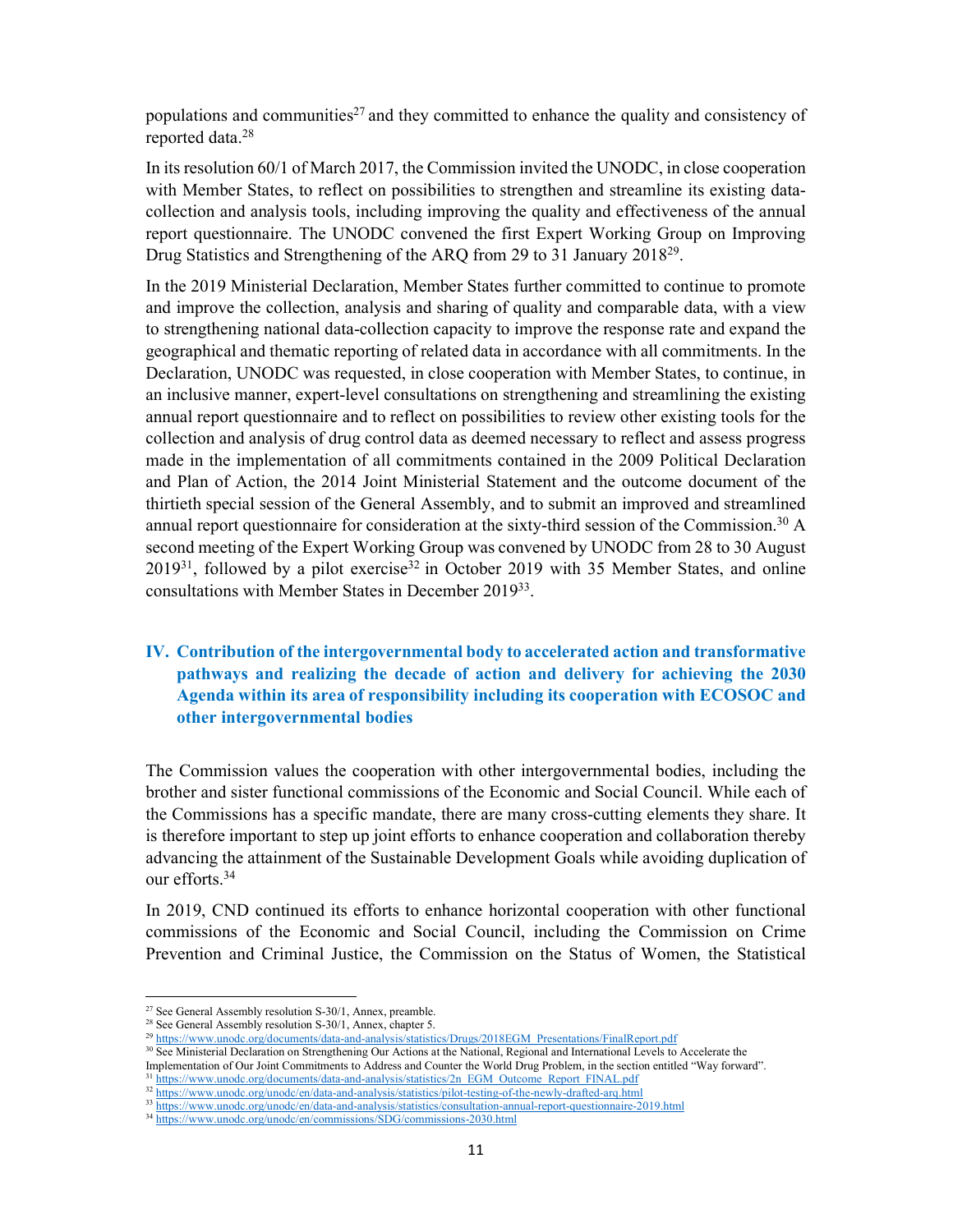Commission and the Commission on Science and Technology for Development, including through organizing joint events on cross-cutting issues.

- As mentioned above, at the sixty-second session in March 2019, the Chair of the Commission on Science and Technology for Development (CSTD) addressed CND under the agenda item entitled *"Contributions by the Commission to the work of the Economic and Social Council, in line with General Assembly resolution 68/1, including follow-up and review and implementation of the 2030 Agenda for Sustainable Development".*
- At the occasion of the Integration Segment of the Economic and Social Council in July 2019, a side event was organized on advancing crime prevention, criminal justice and the rule of law towards the achievement of the 2030 Agenda. The event, organized by UNODC and the government of Japan as host of the 14th United Nations Congress on Crime Prevention and Criminal Justice, provided a platform for subsidiary bodies of ECOSOC, including CND, CCPCJ, CSW, to contribute to the preparations for the 2020 Congress, and to discuss how their respective bodies' work contributes to advancing crime prevention, criminal justice and the rule of law.
- A joint event was organized by the Vienna-based Commissions, CND and CCPCJ, at the occasion of the visit of the President of the seventy-third session of the United Nations General Assembly, H.E. Ms. María Fernanda Espinosa Garcés in August 2019. The event, hosted by the Chairs of the Commissions, highlighted contributions of the Vienna-based Commissions to the implementation of the 2030 Agenda.
- In support of the work of the Commission on the Status of Women, CND and CCPCJ will jointly organize during the 29<sup>th</sup> session of the CCPCJ (18-22 May 2020) a highlevel event to commemorate the twenty-fifth anniversary of the Beijing Declaration and Platform for Action for achieving gender equality and empowering all women and girls. The high-level event aims to raise awareness for the commitments made in 1995 in Beijing, in particular in relation to the work of the Commissions in Vienna and UNODC, thereby highlighting joint contributions to realizing gender equality and the empowerment of all women and girls. Achieving gender equality and empowering all women and girls is a goal central to the work of the Vienna-based Commissions, who have in recent years considerably increased the attention devoted to the issue of gender equality through the adoption of a number of targeted resolutions and policy commitments. In addition to the creation of a dedicated website<sup>35</sup> on contributions to SDG 5 "Achieve gender equality and empower all women and girls", the Commissions have devoted special attention to the issue of gender mainstreaming, joining efforts to promote the use of gender-inclusive communication, including through the informal "Let's Talk Gender" meetings.

## **V. Recommendations for accelerating progress and moving on transformative pathways for realizing the decade of action, for possible use in drafting the HLPF declaration.**

The following recommendations may be considered for the HLPF declaration:

<u>.</u>

<sup>&</sup>lt;sup>35</sup> https://www.unodc.org/unodc/en/commissions/SDG/commissions-2030\_implementation-of-sdg-5.html